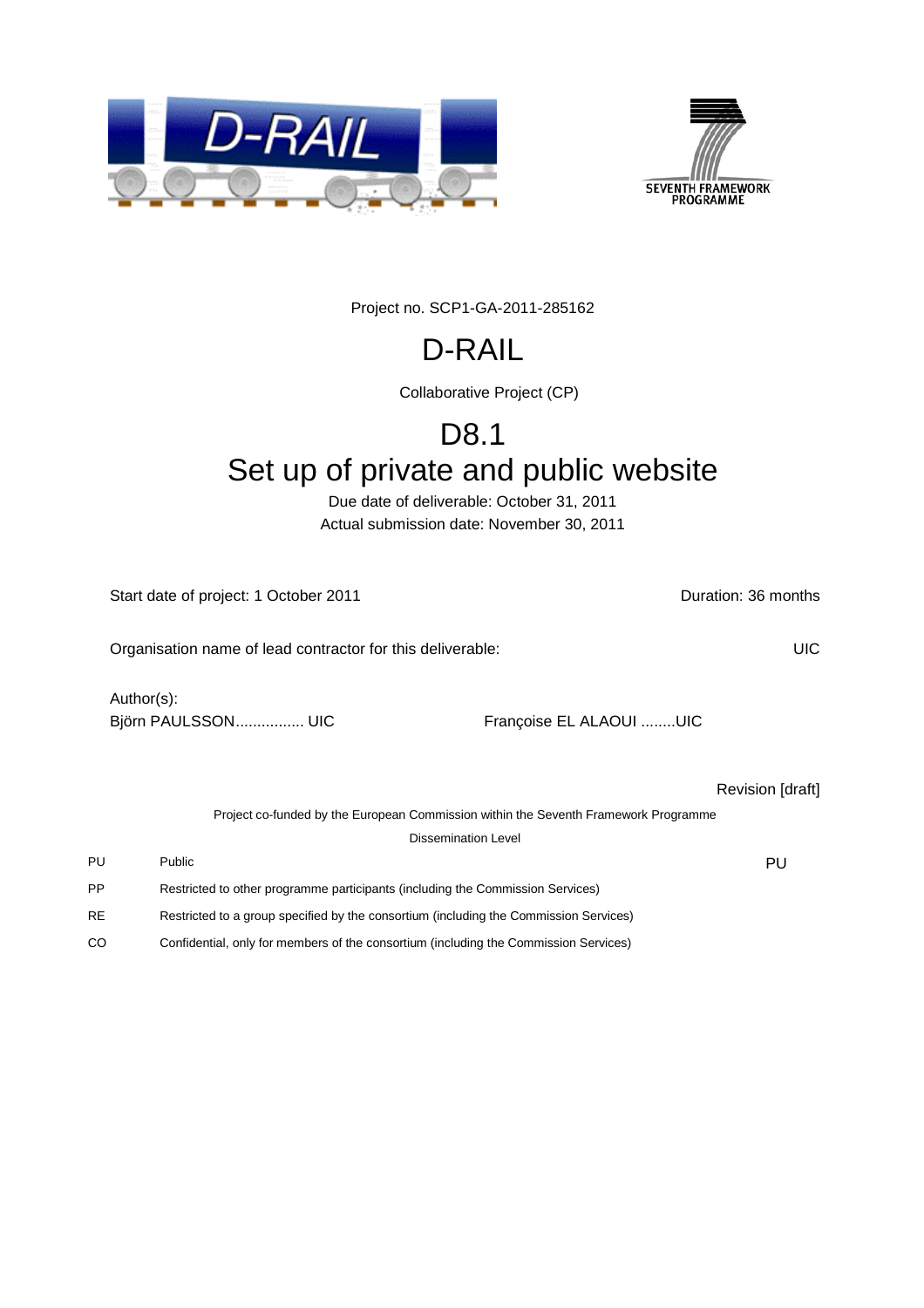### **Table of Contents**

| 2.             |     |  |
|----------------|-----|--|
| 3 <sub>1</sub> |     |  |
|                | 3.1 |  |
|                |     |  |
|                |     |  |
|                |     |  |
|                |     |  |
|                |     |  |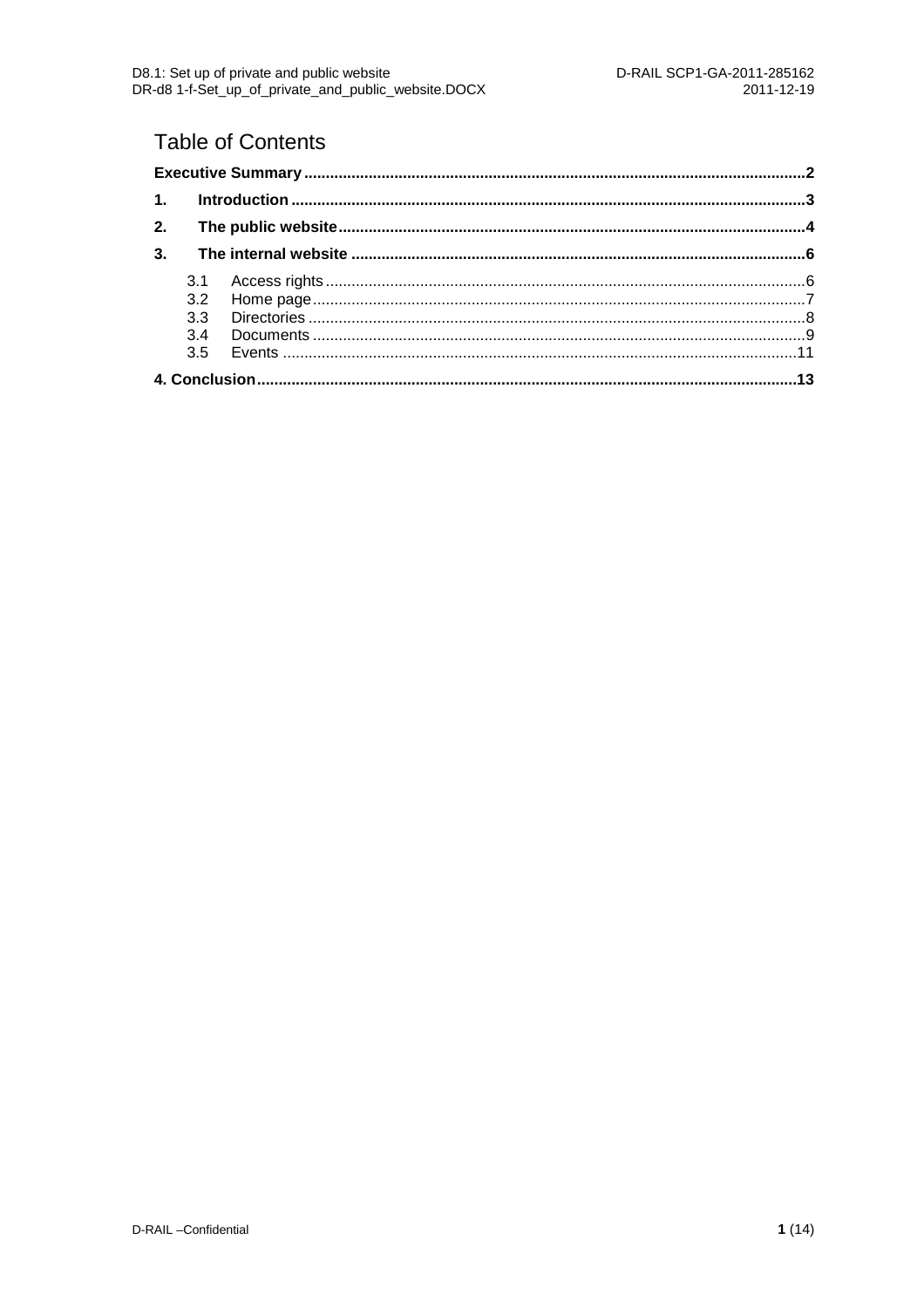### <span id="page-2-0"></span>Executive Summary

This document describes the functioning of the public and private project websites set up for D-RAIL. It provides practical information that allows project partners an efficient use of these tools throughout the project.

After a short presentation of the public website, this document presents the internal website of the project in three sub-sections: Basic navigation and main pages, Features and finally Administration.

The *public website* with the URL<http://www.d-rail-project.eu/> will, throughout the project, become a major tool for presenting the D-RAIL research outcomes to the public.

The internal website's *basic navigation and main pages,* via the UIC Extranet, provides project partners with access to a private internal website. This web based workspace is the main tool used for remote collaboration within the project.

The internal website provides four different *features*: file management, calendar and events, directories (different persons assigned to one or more work zones), publications and forums.

The internal website distinguishes between editors (simple users) and administrators. The latter are in charge of the website's day-to-day *Administration*. Administrators administrate the workspace as a whole, manage the work groups and grant access rights to the different work zones.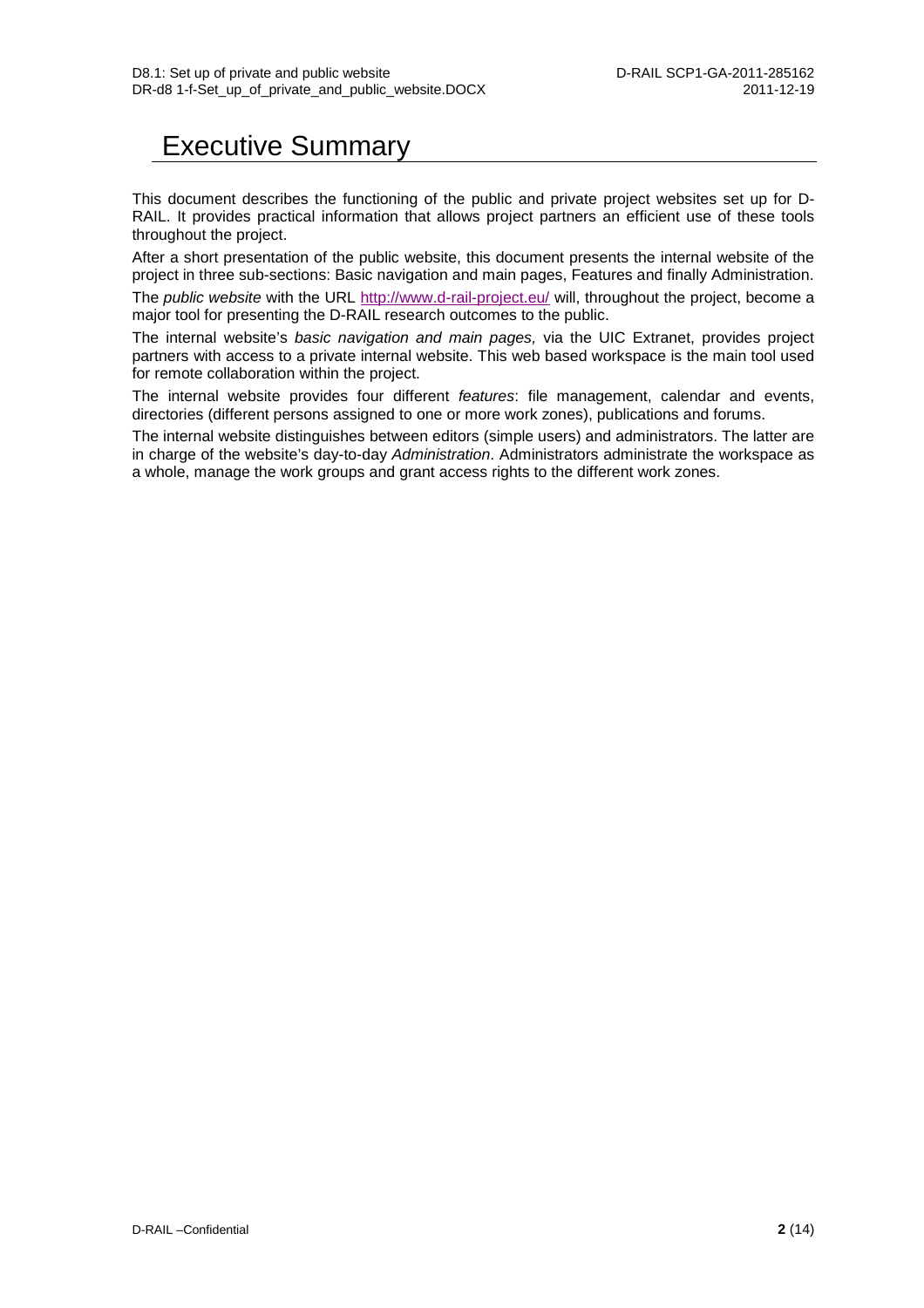## <span id="page-3-0"></span>1. Introduction

This document is intended for the editors and workspace administrators of the UIC Extranet platform provided for the D-RAIL project (hereinafter called internal website or UIC extranet).

First, it gives an overall presentation of the project public website. Secondly, it provides guidelines for the use of the internal website used for remote collaboration between project partners. The features presented hereafter are subject to access rights assigned to groups. If you do not find an option or a button on your browser, it could either mean that you are not member of a group allowing this action or that the rights to do so are not set properly.

If you have any questions regarding the internal website or its organization after reading of this document, please feel free to consult the UIC Extranet FAQ (in the guide menu on the internal website) or contact the Extranet team [\(goalec@uic.org](mailto:goalec@uic.org) ; [guimaraes@uic.org \)](mailto:guimaraes@uic.org)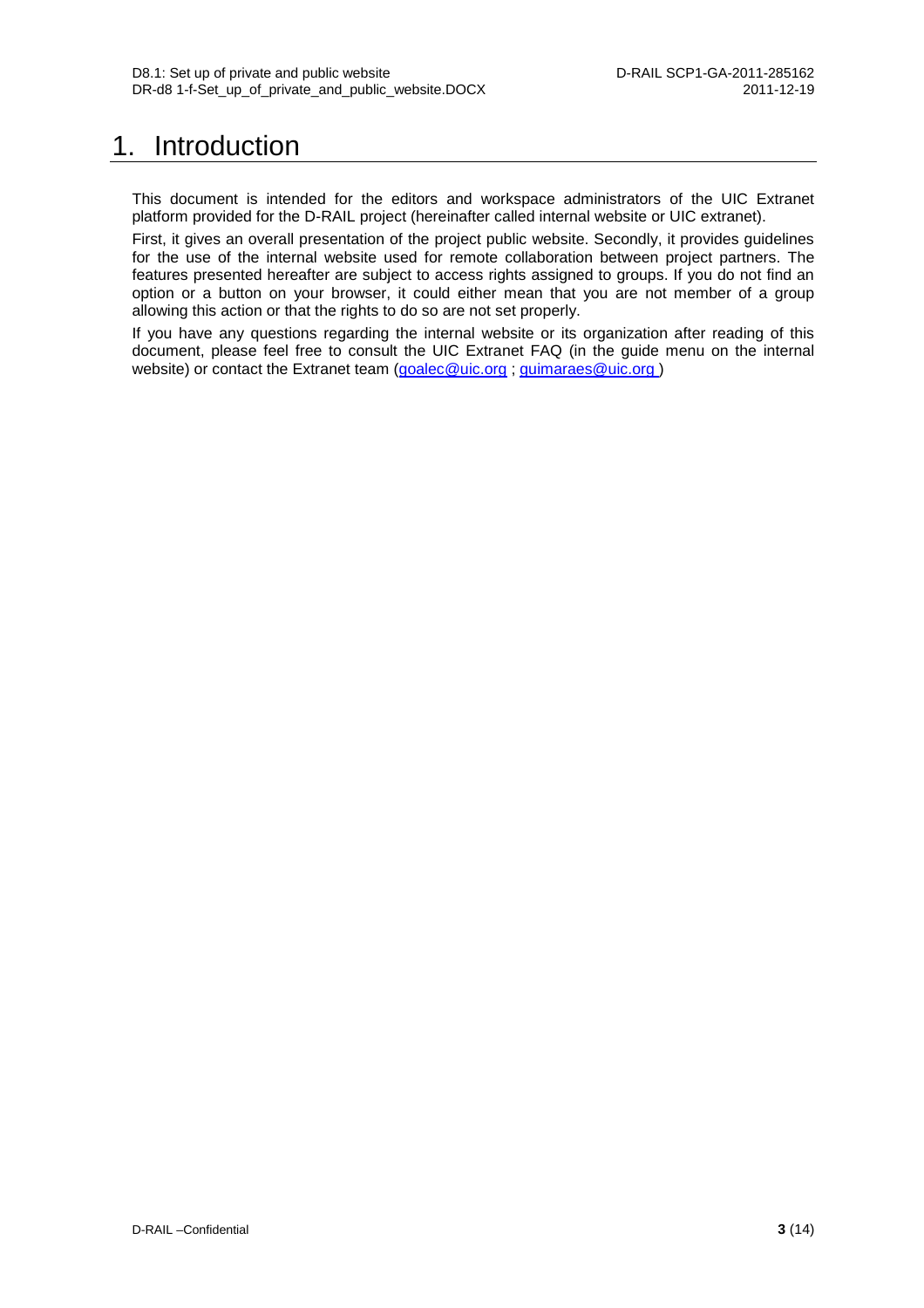## <span id="page-4-0"></span>2. The public website

The public website [http://D-RAIL-project.eu/](http://d-rail-project.eu/) has been launched at project start on October 1, 2011. The first page provides general information on the project. The work plan, the list of participants (with logo and hyperlink to the partners' websites) and practical information/contact are also available. Partners access the internal website through this public website (by clicking on Members area):

#### Welcome page / about

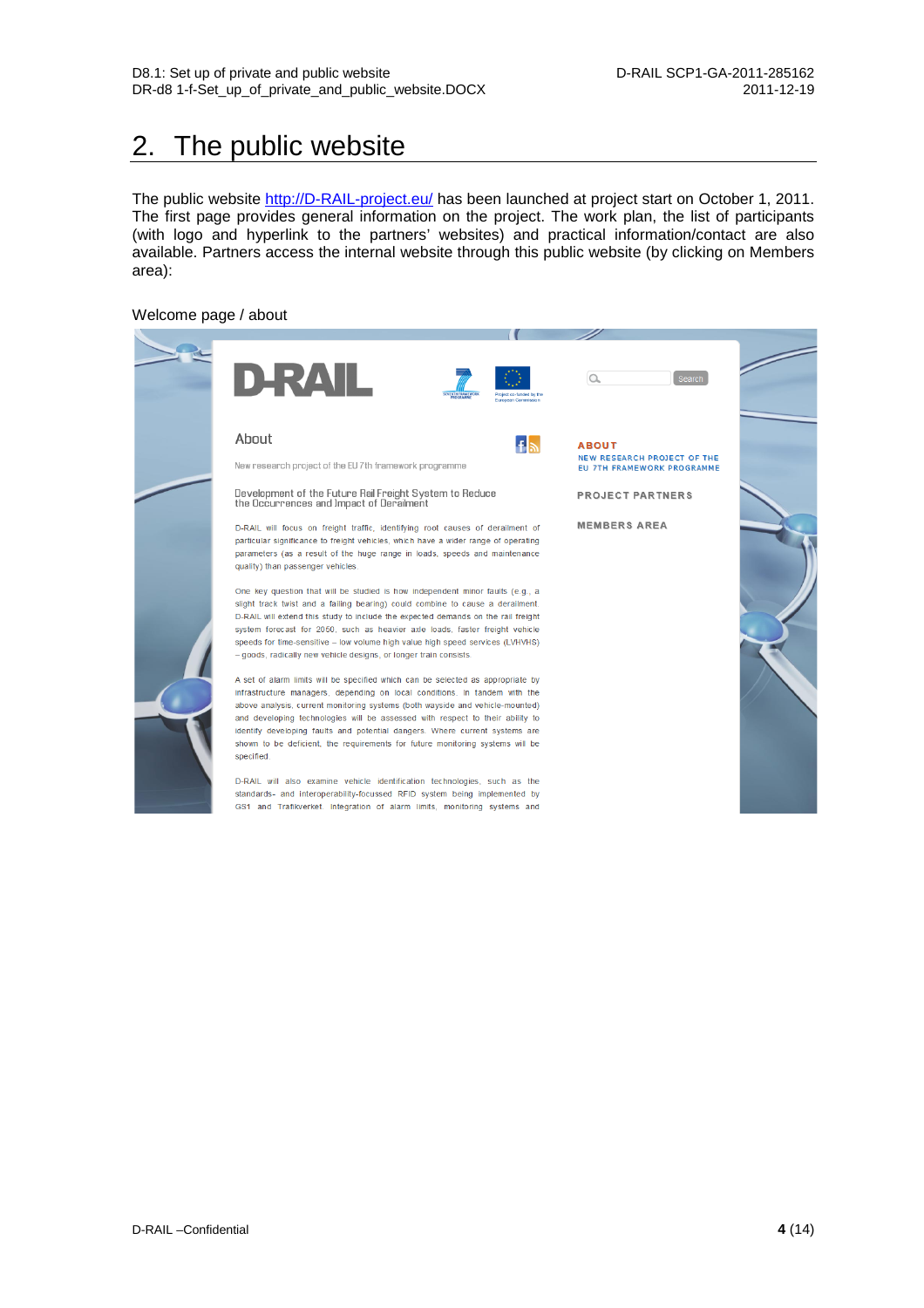### Page "Project Partners"

|                | D-RAIL                                                      |              |                       | SEVENTH FRAMEWORK | Project co-funded by the<br>European Commission | $\alpha$<br>Search                          |
|----------------|-------------------------------------------------------------|--------------|-----------------------|-------------------|-------------------------------------------------|---------------------------------------------|
|                | Project partners                                            |              |                       |                   | $f_{\mathbb{R}}$                                | <b>ABOUT</b><br>NEW RESEARCH PROJECT OF THE |
|                |                                                             | Short        |                       | Project<br>entry  | Project<br>exit                                 | EU 7TH FRAMEWORK PROGRAMME                  |
|                | No Name                                                     | name         | Country               | month             | month                                           | <b>PROJECT PARTNERS</b>                     |
| 1              | <b>UNIVERSITY OF</b><br>NEWCASTLE UPON TYNE                 | <b>UNEW</b>  | United<br>Kingdom     | $\mathbf{1}$      | 36                                              | <b>MEMBERS AREA</b>                         |
| $\overline{2}$ | <b>UNION INTERNATIONALE</b><br>DES CHEMINS DE FER -<br>UIC  | UIC          | France                | $\overline{1}$    | 36                                              |                                             |
| 3              | RAIL SAFETY AND<br><b>STANDARDS BOARD</b><br><b>LIMITED</b> | <b>RSSB</b>  | United<br>Kingdom     | $\overline{1}$    | 36                                              |                                             |
| $\Delta$       | <b>TECHNISCHE</b><br>UNIVERSITAET WIEN                      | <b>VUT</b>   | Austria               | $\overline{1}$    | 36                                              |                                             |
| 5              | <b>PANTEIA BV</b>                                           |              | PANTEIA Netherlands 1 |                   | 36                                              |                                             |
| 6              | <b>CHALMERS TEKNISKA</b><br><b>HOEGSKOLA AB</b>             | <b>CHALM</b> | Sweden                | 1                 | 36                                              |                                             |
| $\overline{7}$ | POLITECNICO DI MILANO POLIM                                 |              | Italy                 | $\overline{1}$    | 36                                              |                                             |
| 8              | THE MANCHESTER<br><b>METROPOLITAN</b><br><b>UNIVERSITY</b>  | <b>MMU</b>   | United<br>Kingdom     | 1                 | 36                                              |                                             |

W

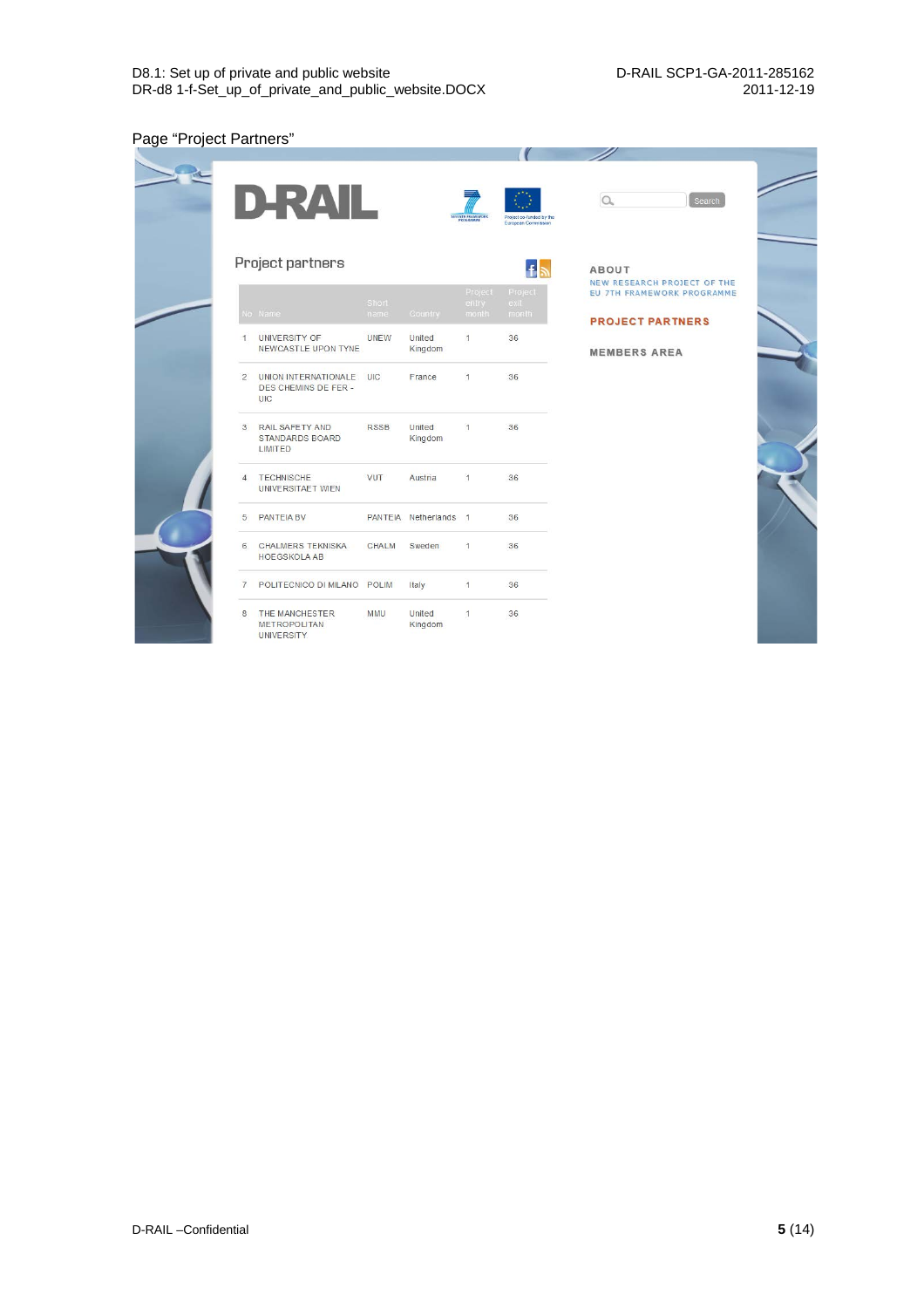### <span id="page-6-0"></span>3. The internal website

### <span id="page-6-1"></span>3.1 Access rights

You can ask for access rights by going on this URL:

#### <http://ovidentia.uic.org/>

**u**ic

and clicking on the "register" button. Then fill the form and send it. The administrators of the requested workspace will be informed of your request and grant you access if you are allowed in the project. Once you have your personal LOGIN and PASSWORD, you can connect to the workspace.

| <b>yic</b><br>INTERNATIONAL UNION |           |                           |
|-----------------------------------|-----------|---------------------------|
| OF RAILWAYS                       |           | THURSDAY DECEMBER 08 2011 |
| Login/Register                    |           |                           |
| Register   Lost Password<br>Login |           |                           |
| UIC Extranet - LOGIN              |           |                           |
|                                   | Login ID: |                           |
|                                   | Password: |                           |
|                                   | Login     |                           |
|                                   |           |                           |
|                                   |           |                           |
|                                   |           |                           |
|                                   |           |                           |

UIC Members | UIC Projects | UIC Website | Site Map | Disclaimer | Accessibility | Contact | Top of Page

| INTERNATIONAL UNION<br>OF RAILWAYS |                       |                                                      | THURSDAY DECEMBER 08 2011 |
|------------------------------------|-----------------------|------------------------------------------------------|---------------------------|
| Login/Register                     |                       |                                                      |                           |
| Register<br>Lost Password<br>Login |                       |                                                      |                           |
| <b>Register</b>                    |                       |                                                      |                           |
|                                    |                       |                                                      |                           |
|                                    |                       | Your account will be activated only after validation |                           |
|                                    | Login $ID^*$ :        |                                                      |                           |
|                                    | Last Name*            |                                                      |                           |
|                                    |                       |                                                      |                           |
|                                    | Middle Name:          |                                                      |                           |
|                                    | First Name* ;         |                                                      |                           |
|                                    | Photo:                | Parcourir_                                           |                           |
|                                    | E-mail Address*:      |                                                      |                           |
|                                    | Business Phone:       |                                                      |                           |
|                                    | Mobile Phone:         |                                                      |                           |
|                                    | Title:                |                                                      |                           |
|                                    | Company*:             |                                                      |                           |
|                                    |                       |                                                      |                           |
|                                    | <b>Business City:</b> |                                                      |                           |
|                                    | Business Country*:    |                                                      |                           |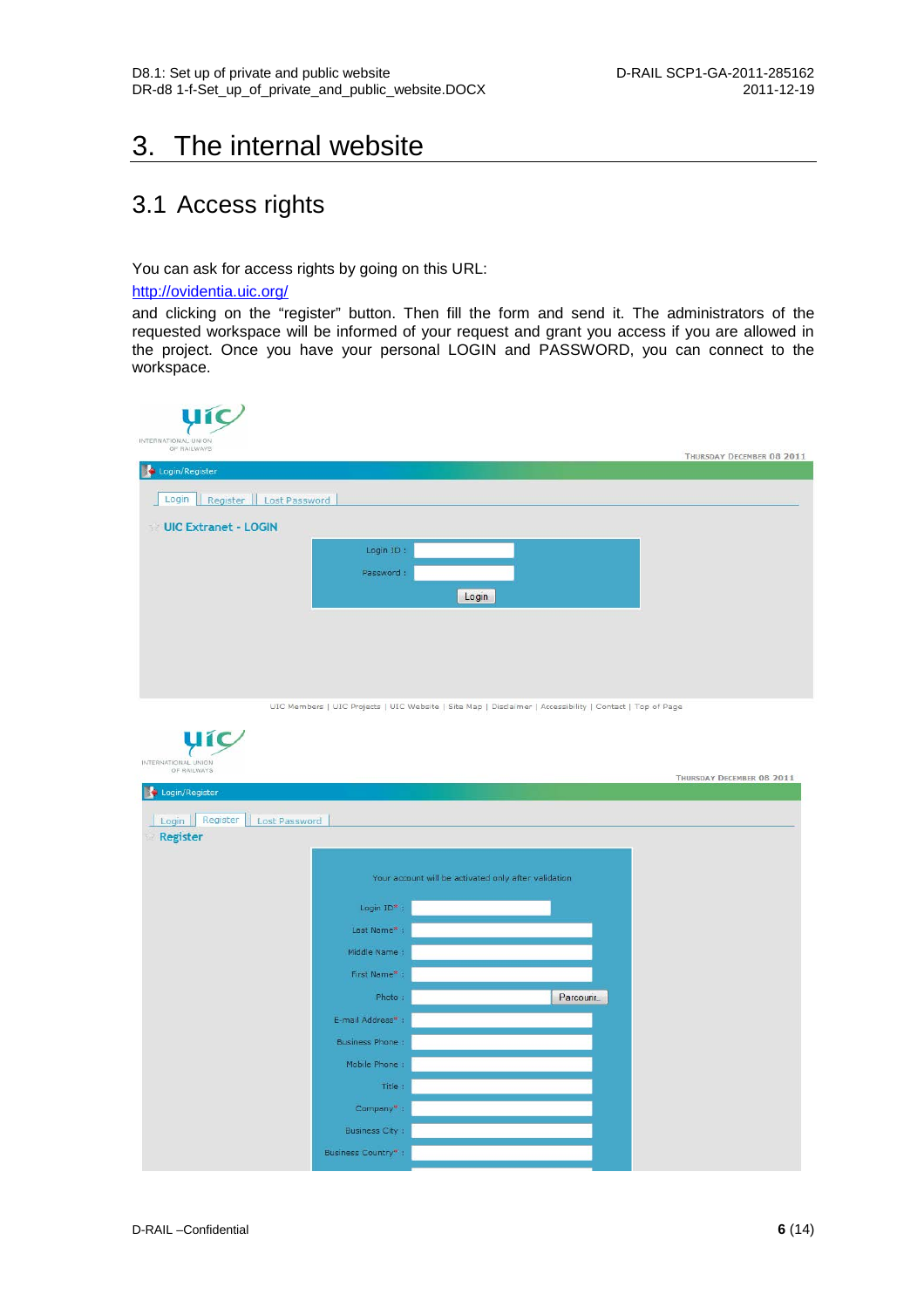### <span id="page-7-0"></span>3.2 Home page

Once you have been granted access to D-RAIL workspace, you should arrive on the D-RAIL homepage which displays information in 5 main blocks:

News: up to administrators to put news

Latest documents and files updates: display the 4 last updates

Workspace events: display the events of the two last weeks of the current month

Latest thread updates: displays the last 5 thread of your forum

Workspace administrators and contact: shows who is responsible for the workspace administration and gives e-mail address

| INTERNATIONAL UNION<br>OF RAILWAYS                                                                                                                                                                                       |                                                                                                         |
|--------------------------------------------------------------------------------------------------------------------------------------------------------------------------------------------------------------------------|---------------------------------------------------------------------------------------------------------|
| <b>24</b> Workspaces<br>$\bigcap$ Home<br>User's menu<br>$\rightarrow$ Logout                                                                                                                                            | FRANÇOISE EL ALAOUI - THURSDAY DECEMBER 08 2011<br>$\sqrt{2}$ Guides<br><b>Administration</b><br>Search |
| <b>WORKSPACE: D-Rail</b><br>$D-RAIL$                                                                                                                                                                                     | 14<br>Forums Publications Directories Events Documents Home                                             |
| <b>D-Rail's News</b>                                                                                                                                                                                                     | <b>Workspace events (current month)</b>                                                                 |
| Your new D-Rail extranet workspace is active!<br>(Tuesday 13 September 16:32)<br>啊.<br>Feel free to share your remarks and send your questions to: EL<br><b>ALAOUI Françoise</b><br>Submit an article in "D-Rail's news" |                                                                                                         |
| <b>Latest documents and files updates (last 5</b><br>updates)                                                                                                                                                            | Latest thread updates (last 5 updates)                                                                  |
| DR-AD-01-111205-f1-template_presentation.pptx - 2345 (Mon<br>05 Dec 15:48)<br>$\blacksquare$<br>Template for presentation                                                                                                | <b>Workspace administrators and contact</b><br>Françoise EL ALAOUI<br>$\mathbf \Theta$                  |
| DR-WP9-01-111117-pres for Expertise Develpoment<br>Platform.pptx - 84 (Sun 04 Dec 12:10)<br>Presentation to Expertise Development Platform 17 November 2011<br><b>In the </b><br>Agenda                                  | <b>Anders EKBERG</b>                                                                                    |
| Agenda_Expertise Development Platform_17November<br>2011.docx - 84 (Sun 04 Dec 12:09)<br><b>In the </b><br>Expertise Development Platform agenda 17th November 2011                                                      |                                                                                                         |
| DR-WP9-01-111027-RSF Plen Session presentation.pptx - 84<br>(Sun 04 Dec 12:02)<br><b>In the </b><br>D-RAIL presentation to the Rail System Forum plenary session at<br>UIC, Paris 27October 2011                         |                                                                                                         |
| D-RAIL-WP8-01-110929-<br>pres_to_ERA_Workshop_Lille_Final.pptx - 84 (Sun 04 Dec<br>$11:55$ )<br>戸<br>D-RAIL presentation to ERA in Lille 29th of September 2011                                                          |                                                                                                         |

The workspace is made of 3 basic functionalities linked together: DIRECTORIES – DOCUMENTS – EVENTS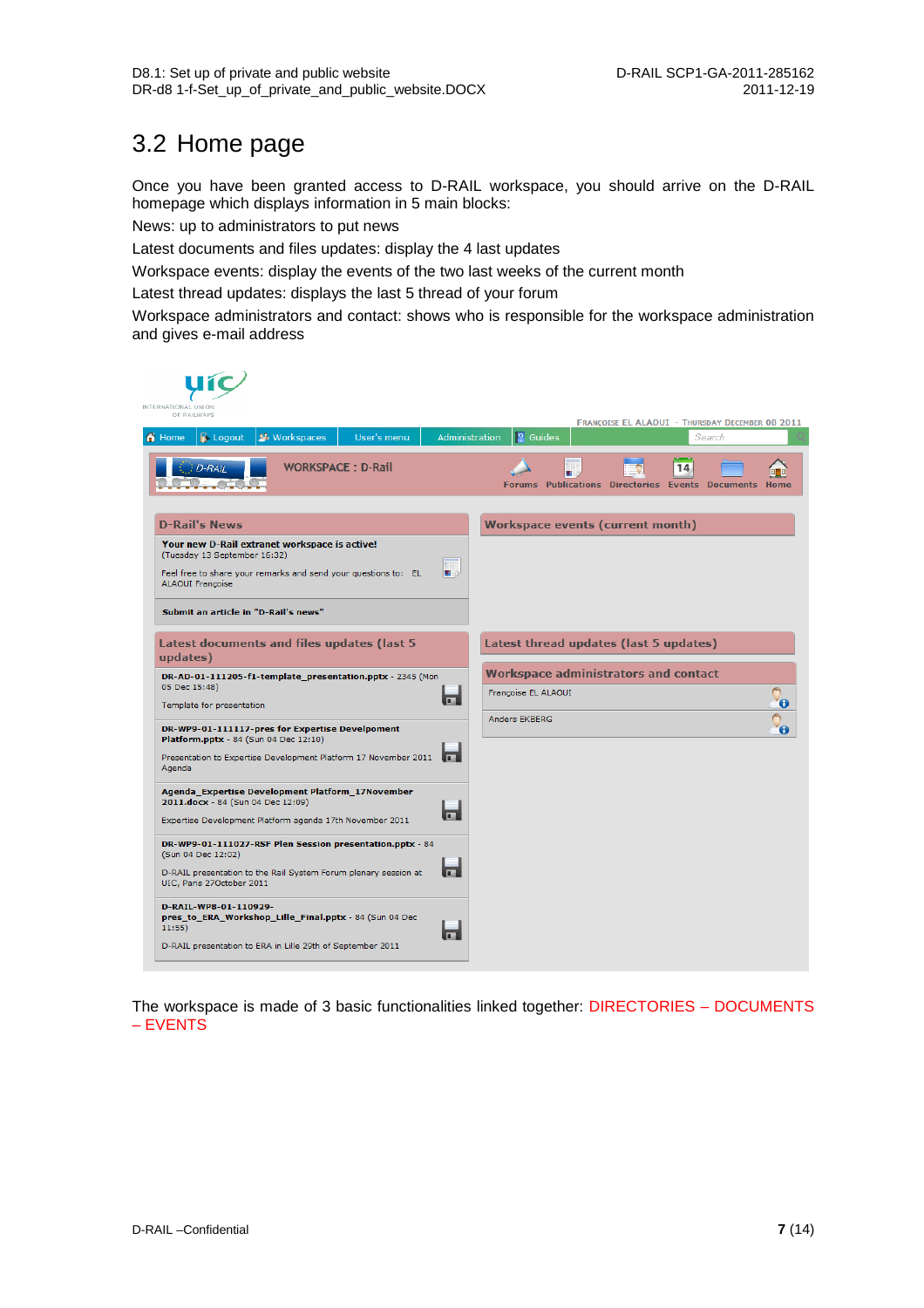### <span id="page-8-0"></span>3.3 Directories

Your directory is the Members list of your work package. Make sure it is regularly updated: it is the best way to work professionally. You shall update it by adding the relevant persons to this directory. This is a permanent process throughout the life of the project. Remember to your colleagues that each participant can update his / her own personal leaflet by clicking on the icon next to his / her name (see below). Ask them to maintain their own leaflet.

#### ADDING AN ALREADY REGISTERED PERSON TO YOUR DIRECTORY

If the person is already registered as a member of the MAINLINE Workspace, then go to your directory and click on "assign" (top right)

| <b>WORKSPACE: D-Rail</b>                                |                         | <b>Forums</b> | Ţ<br><b>Publications</b> | ⊧≡⊽<br><b>Directories</b> | 14<br><b>Events</b> | <b>Documents</b>      | 日日<br>Home |
|---------------------------------------------------------|-------------------------|---------------|--------------------------|---------------------------|---------------------|-----------------------|------------|
| Browse<br><b>Directories</b><br>Export                  |                         |               |                          |                           |                     |                       |            |
| <b>Database Directory: D-Rail WP1 members</b>           |                         |               |                          |                           |                     |                       |            |
| All A B C D E F G H I J K L M N O P O R S T U V W X Y Z |                         | Assign        |                          |                           |                     |                       |            |
| Last Name $\triangle$<br><b>First Name</b>              | <b>Business Country</b> | Company       |                          | <b>Department</b>         |                     | <b>E-mail Address</b> |            |

### ADDING A NEW PERSON TO YOUR DIRECTORY

A new person can only show up in a directory if it is already registered in the ML Extranet workspace. Some of your correspondents might already be registered in another UIC Extranet workspace but they need first to be integrated in D-RAIL before being assigned to one directory or the other. Only the main administrator can do this. Please ask the webmaster [goalec@uic.org](mailto:goalec@uic.org)

#### DELETE A PERSON FROM YOUR DIRECTORY

If you want to delete someone from your directory, click on the leaflet icon in front of her/his name and "un-assign" him or her. Each participant can also update his / her own leaflet by clicking on the same icon. The yellow icon allows seeing to which directory he / she belongs. The small envelop allows you to send an e-mail to this person.

| Directories                    | Browse                                              | - Impor     |
|--------------------------------|-----------------------------------------------------|-------------|
|                                | ☆ Database Directory: D-Rail                        |             |
|                                | All A B C D E F G H I J K L                         |             |
|                                | Last Name $\mathbin{\scriptstyle{\triangle}}$ First | <b>Name</b> |
| <b>EX ALLEN</b>                |                                                     | Paul        |
| ⊠ 團 <mark>Be</mark> , BERGGREN |                                                     | Sam         |
| ⊠ ■ FC BOISSEAU                |                                                     | Gilles      |
| <b>ELECTRIC BRAGHIN</b>        |                                                     | Francesco   |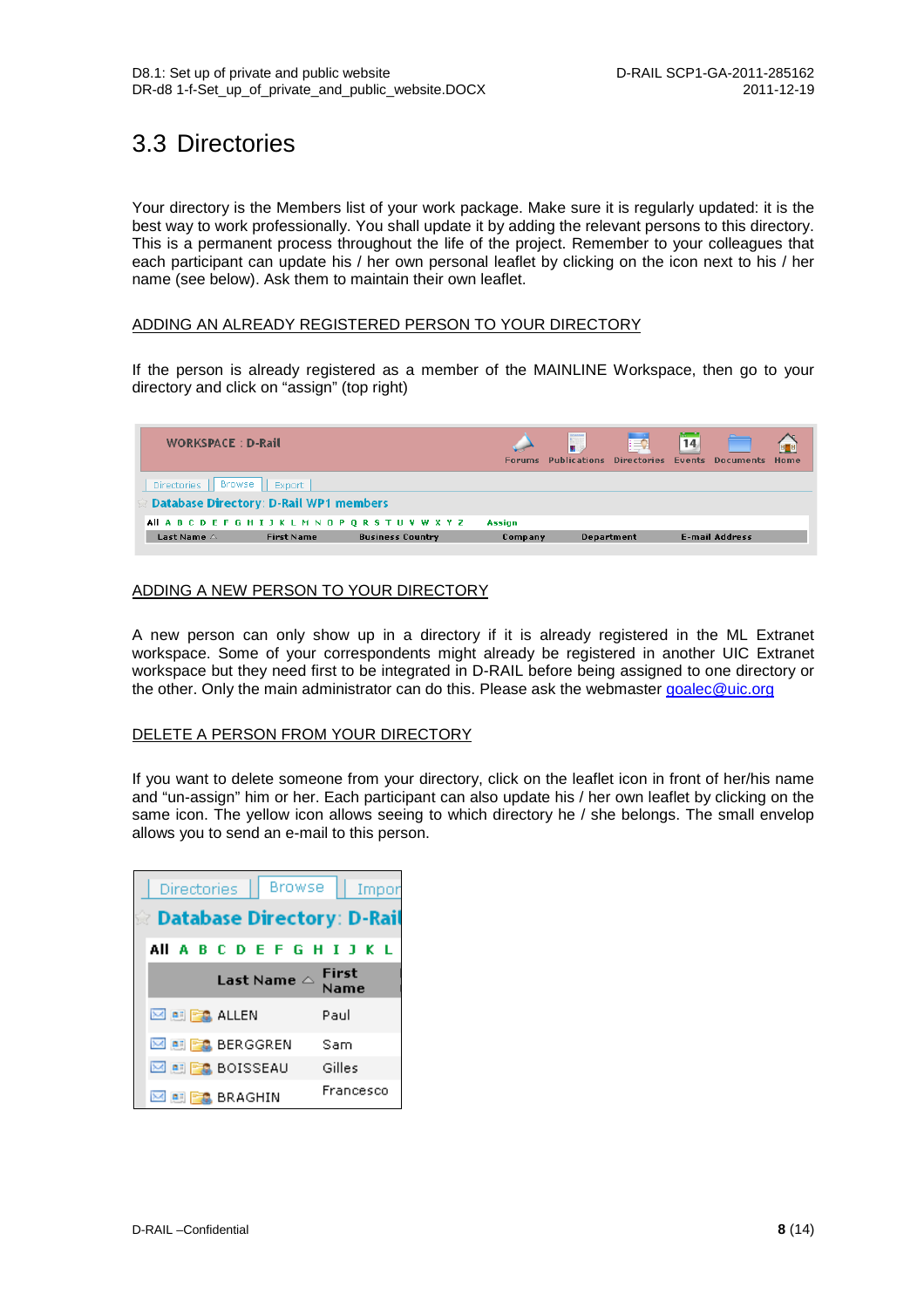#### EXPORT A DIRECTORY IN EXCEL FORMAT

You can also "export" in EXCEL or CSV format the whole directory which is very practical to create "list of participants". See function "Export" on the top of the list and choose the fields you need. You will then get a CSV file which is totally compatible with EXCEL. Choose the TAB separator (it is much better).

| <b>Directories</b><br><b>Browse</b> | Export<br>Import                                                                                                                                                                                                                                                                                                           |  |
|-------------------------------------|----------------------------------------------------------------------------------------------------------------------------------------------------------------------------------------------------------------------------------------------------------------------------------------------------------------------------|--|
| <b>Export file from: D-Rail</b>     |                                                                                                                                                                                                                                                                                                                            |  |
|                                     | $\blacktriangledown$<br>Tab<br>Separator                                                                                                                                                                                                                                                                                   |  |
|                                     | Include disabled users<br>$ Yes \times$                                                                                                                                                                                                                                                                                    |  |
|                                     | Specify which fields will be exported:                                                                                                                                                                                                                                                                                     |  |
|                                     | $-$ Fields $-$<br>$\blacktriangle$<br>$-$ Fields to export $-$<br>E-mail Address<br>Common Name<br>Middle Name<br>First Name<br><b>Business Phone</b><br>Last Name<br>Mobile Phone<br>G<br>Home Phone<br><b>Business Fax</b><br>함<br>Title<br>Department<br>Company<br><b>Business Street</b><br><b>Business City</b><br>▼ |  |
|                                     | Export                                                                                                                                                                                                                                                                                                                     |  |

### <span id="page-9-0"></span>3.4 Documents

Your basic environment has been created in an harmonized way for all work packages:

- 1 folder for MEETINGS
- 1 folder for DELIVERABLES
- 1 folder for WORKING DOCUMENTS

#### CREATING FOLDERS

In the MEETINGS folder, for instance, you have to create a new folder for each meeting, respecting the following norm:

Name Location Year-Month-Day (ex: Kick off meeting Paris 2011-10-06--07)

Don't use any special character in the FILES NAMES such as " ' & ( [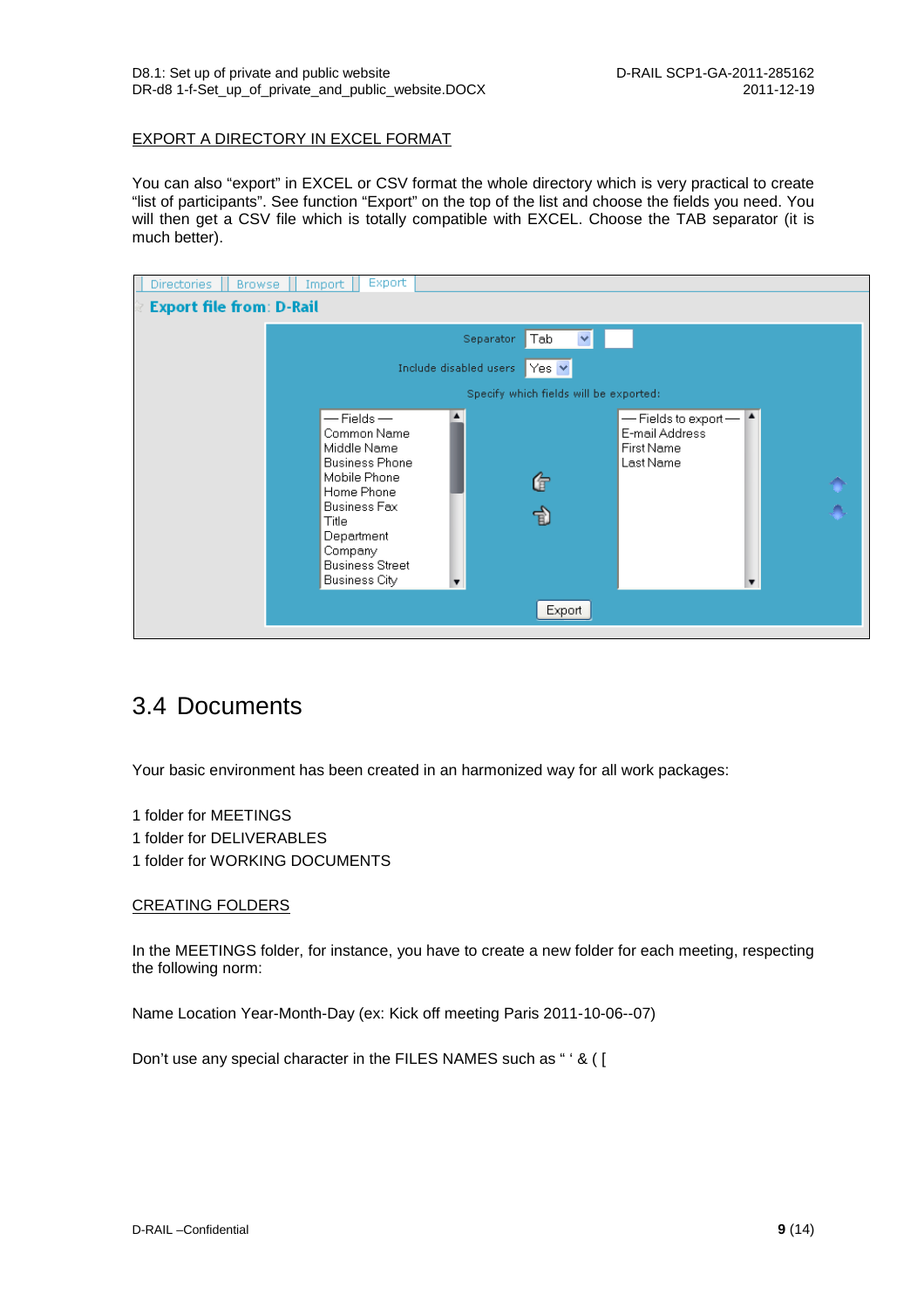| Folders  <br>Upload<br>Trash              |                    |                      |           |             |             |                            |  |  |  |  |
|-------------------------------------------|--------------------|----------------------|-----------|-------------|-------------|----------------------------|--|--|--|--|
| <b>File manager</b>                       |                    |                      |           |             |             |                            |  |  |  |  |
| D-Rail<br>V 图 : /D-Rail documents 图 CB    |                    |                      |           |             |             |                            |  |  |  |  |
| Name $\triangle$                          | <b>Description</b> | <b>Creation date</b> | Posted by | <b>Size</b> | <b>Hits</b> |                            |  |  |  |  |
| m<br>Common documents                     |                    |                      |           |             |             |                            |  |  |  |  |
| Communications with European Commission   |                    |                      |           | 194日        |             |                            |  |  |  |  |
| m<br>Documents before start<br>/ぶ風        |                    |                      |           |             |             |                            |  |  |  |  |
| WP1 - Derailment impact<br>ノミより           |                    |                      |           |             |             |                            |  |  |  |  |
| WP2 - Freight demand and operation        |                    |                      |           |             |             |                            |  |  |  |  |
| WP3 - Derailment analysis and prevention. |                    |                      |           |             |             | $\times$ $\times$ $\times$ |  |  |  |  |

If you need to create a new folder, choose the good location and click on "create folder" last icon top right

Make sure that your documents are well organized, well updated and shared by all participants: this will ensure the global quality of the project.

#### UPLOADING DOCUMENTS

The editor (WP leader) can upload the documents related to a meeting or the deliverables, etc. Therefore, you need to click on "UPLOAD" on the top of the screen. You can also delete documents by using the function "TRASH".

|              |                        |  | Folders   Upload   Trash       |  |
|--------------|------------------------|--|--------------------------------|--|
|              | े File manager         |  |                                |  |
|              | D-Rail                 |  | $\vee$ $\rightarrow$ : /D-Rail |  |
|              |                        |  | Name $\triangle$               |  |
| $\mathbf{t}$ |                        |  |                                |  |
|              | 00-Legal documents     |  |                                |  |
|              | 01-Financial reporting |  |                                |  |
|              | 02-Reference documents |  |                                |  |
|              |                        |  |                                |  |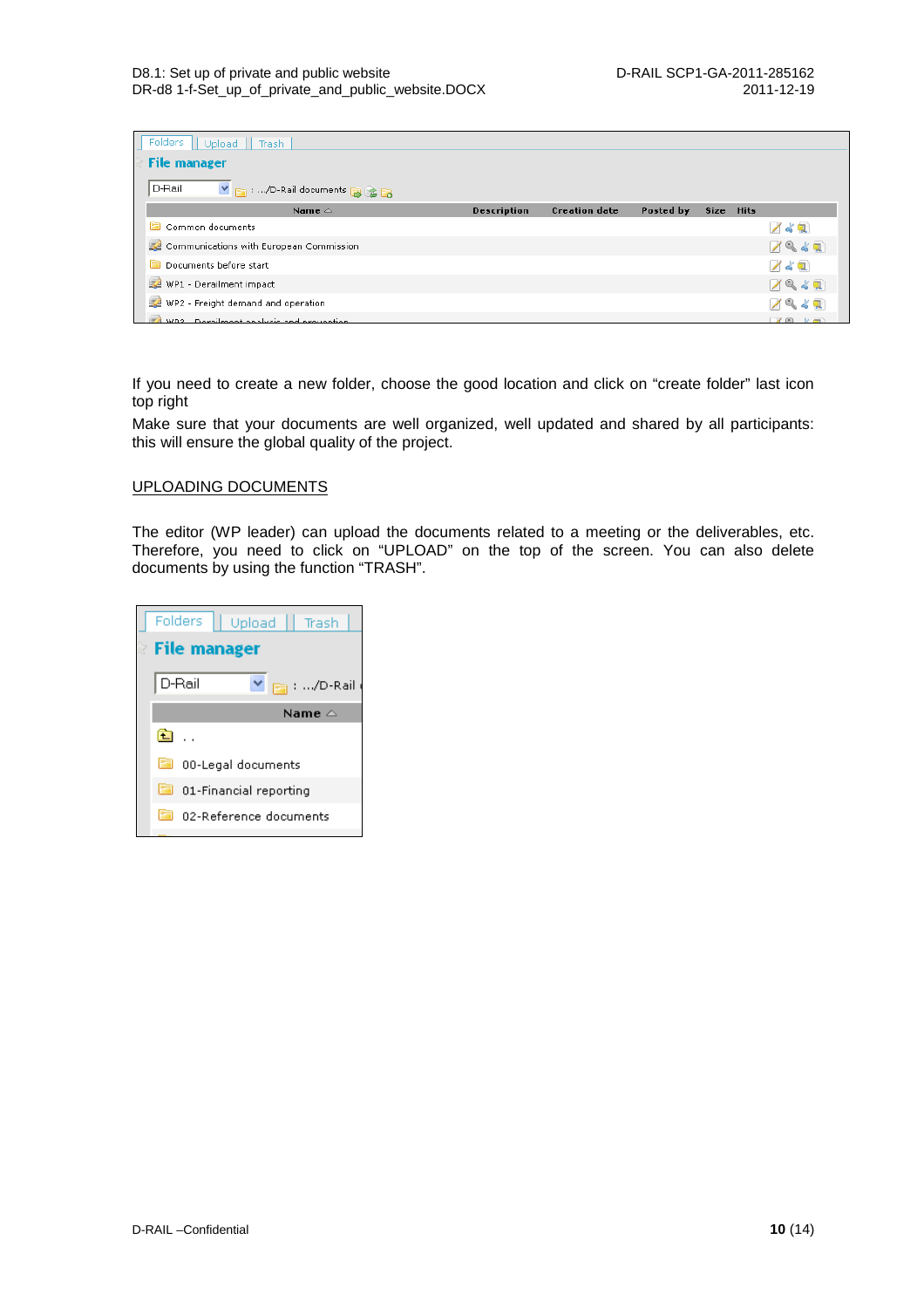### <span id="page-11-0"></span>3.5 Events

We decided to have only 1 calendar shared by all D-RAIL participants and Work packages. This means that you will see all meetings from all groups. This also means that all of you are able to create an event (for example, a meeting) in this calendar.

| Calendar<br>Availability<br>Options |   |                                        |      |                 |   |                                                                            |    |             |     |
|-------------------------------------|---|----------------------------------------|------|-----------------|---|----------------------------------------------------------------------------|----|-------------|-----|
| <b>D-Rail calendar</b>              |   |                                        |      |                 |   |                                                                            |    |             |     |
|                                     |   | <b>A</b> Print Friendly<br>a Calendars |      |                 |   | Detailed sight   Categories < Open notifier                                |    |             |     |
|                                     |   | Month                                  | Week | Day             |   | Go to date                                                                 |    |             | ▸ ⊧ |
|                                     |   |                                        |      | October 2011    |   |                                                                            |    |             |     |
| <b>Monday</b>                       |   | <b>Tuesday</b>                         |      | Wednesday       |   | <b>Thursday</b>                                                            |    | Friday      |     |
| $0.3 \times$                        | 昂 | $04 \times$                            | 昂    | $0.5 \times$    | 區 | $06 \times$                                                                | 昂  | $07 \times$ | 昂   |
| 10 <sup>2</sup>                     | 昂 | 11 <sup>2</sup>                        | 勗    | $12 \times$     | 昂 | $13 \times$                                                                | 昂  | $14 \times$ | 昆   |
| 08:00 D-Rail kick off<br>$\sim 100$ |   | D-Rail kick off                        |      |                 |   |                                                                            |    |             |     |
| 17 <sup>2</sup>                     | 昂 | $18 \times$                            | 昂    | 19 <sub>2</sub> | 昂 | $20$ »                                                                     | 昂  | $21$ »      | 昂   |
| 24 <sub>2</sub>                     | 昂 | 25 <sup>2</sup>                        | Б.   | $26 \times$     | 昂 | 27 <sub>2</sub>                                                            | Б. | $28$ »      | 昂   |
| $31$ $\rightarrow$                  | 勗 |                                        |      |                 |   |                                                                            |    |             |     |
|                                     |   | Calendars                              |      |                 |   | <b>APrint Friendly</b> ADetailed sight <b>B</b> Categories < Open notifier |    |             |     |

### CREATING AN EVENT IN D-RAIL CALENDAR

It is recommended to create a related DOCUMENT FOLDER and put all relevant documents in that before creating a meeting.

You need to click on the small icon located on the right part of the chosen date. This opens a new window where you can create your meeting. You can choose the schedule, put a title, a location and even a category. For the time being, you don't need to use the PRIVATE, LOCK and FREE functionalities (we'll explain it later). Choose YES if you want to NOTIFY the group (by default, there is no notification).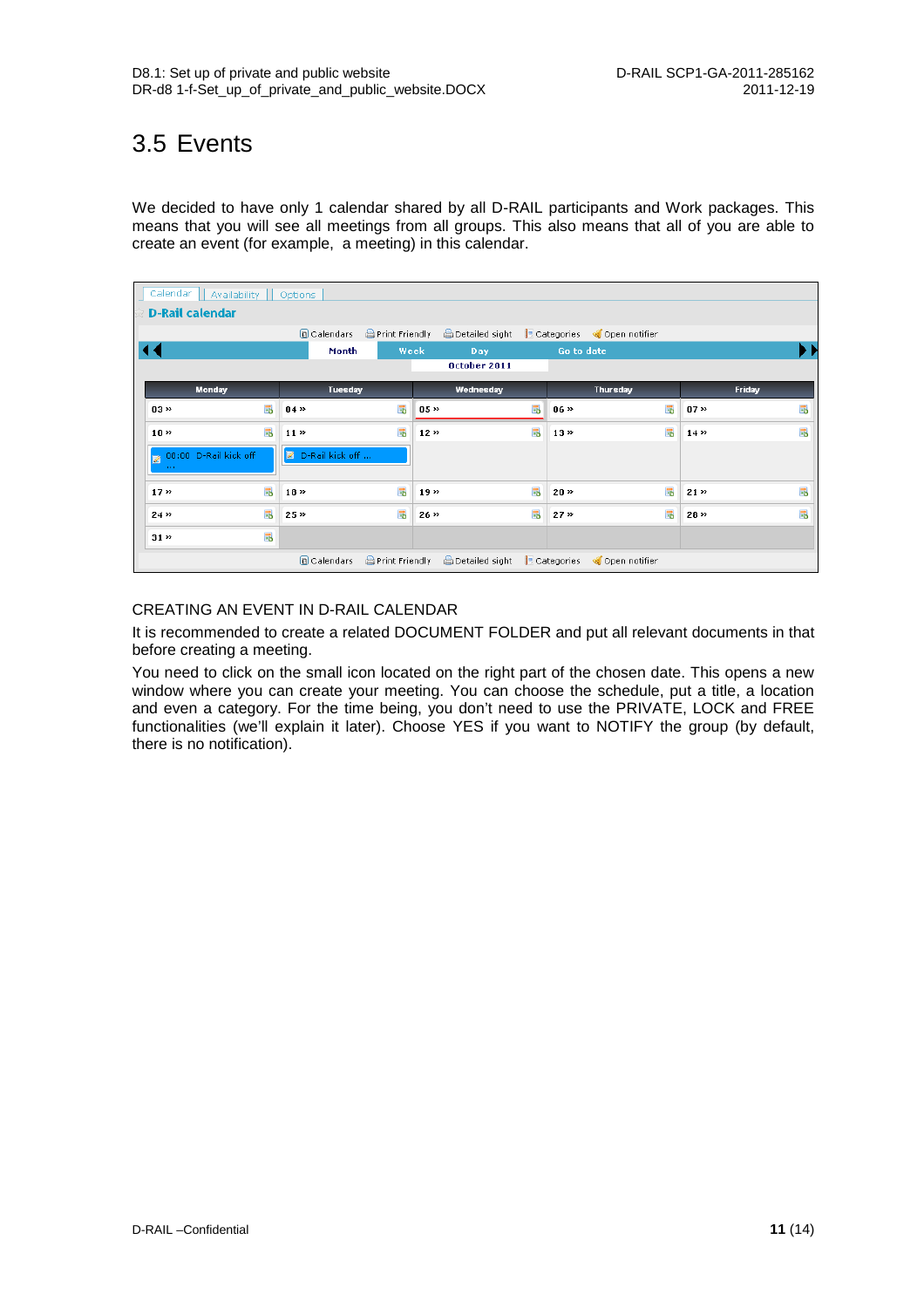|                                                                      | New calendar event                                                                                                           |                          |
|----------------------------------------------------------------------|------------------------------------------------------------------------------------------------------------------------------|--------------------------|
| Begin date:                                                          | $\blacktriangledown$<br>2011 $\vee$ 08:00 $\vee$ $\mathbb{R}$<br>12 V October<br>M All day                                   |                          |
| Until date:                                                          | 12 V October<br>$2011 - 1800 - 18$<br>$\vee$<br>$\Box$ Repeat                                                                |                          |
| Title:                                                               |                                                                                                                              |                          |
| location:                                                            |                                                                                                                              |                          |
| Category:                                                            | $\bigcirc$ $\pi$<br>$\checkmark$<br>Color:                                                                                   |                          |
|                                                                      | Private: No Y<br>Lock: No V<br>Free: $No \vee$<br>Send the notification: $\overline{N}$ No $\overline{M}$<br>$\Box$ Reminder |                          |
| 闺<br>G 5<br>咱<br>凾<br>ok.                                            | 開帶飯<br><b>B</b> Source<br>耳<br>●<br>$\mathcal Q$<br>$A$ $A$                                                                  |                          |
| $\underline{\mathsf{U}}$ also $X_2$ $X^2$<br>в<br>1                  | 重量值<br>胆 田<br><b>EDAAPS</b><br>昌<br>← 三 → 三                                                                                  |                          |
| Police<br>$\overline{\nabla}$<br>Format                              | 7a<br>$\overline{\nabla}$<br>$A_1$ $A_2$                                                                                     | $\left  \bullet \right $ |
|                                                                      |                                                                                                                              |                          |
|                                                                      |                                                                                                                              |                          |
|                                                                      |                                                                                                                              |                          |
|                                                                      |                                                                                                                              |                          |
|                                                                      |                                                                                                                              |                          |
|                                                                      |                                                                                                                              | h                        |
| <b>Available calendars</b>                                           | <b>Selected calendars</b>                                                                                                    |                          |
| Public calendar<br>CEN-CENELEC Calendar                              | $\blacktriangle$<br>Public calendar<br>D-Rail calendar                                                                       | $\blacktriangle$         |
|                                                                      | Control Command Signalling and Operations Sector Calendar                                                                    |                          |
| Energy Management Sector calendar<br><b>ERTMS Benchmark calendar</b> | G                                                                                                                            |                          |
| ERTMS Conference calendar<br>GSM-R calendar                          | 司                                                                                                                            |                          |
| Mainline calendar<br>PETER Calendar                                  |                                                                                                                              |                          |
| POSE Calendar                                                        | ▼                                                                                                                            |                          |
|                                                                      | Add Event                                                                                                                    |                          |

In the window below, you may add some information such as the name of the responsible person, a direct link to the documents related to the meeting, a link to a google map or to any web site, etc. Therefore, you will need to use the last box of icons (the one with the small crocodile). The system will then guide you throughout the various INTERNAL links that you can make. For EXTERNAL

links, use this icon  $\Box$ 

To handle the participation to your meeting, you may use the following website: [www.doodle.com](http://www.doodle.com/) (you create your event participation feedback form and you put the URL link directly in the window